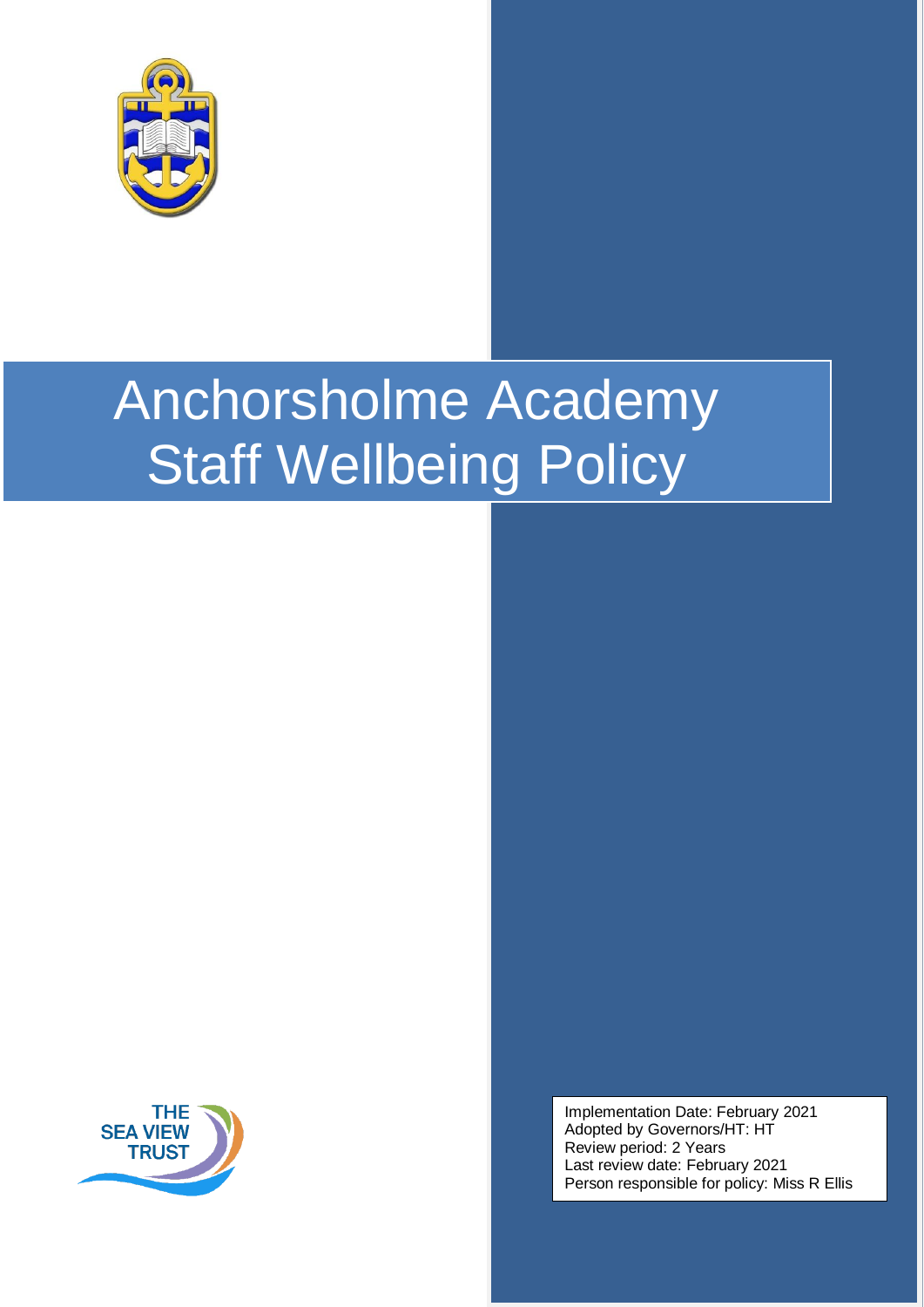# **Statement of Intent**

Anchorsholme Academy is committed to protecting the health, safety and welfare of our employees. Preventing stress is a major factor in maintaining the wellbeing of the school's staff, which remains a key priority. In light of this, the school understands the importance of trying to reduce and deal with stress, and the factors that may cause our employees to become stressed.

The Health and Safety Executive define stress as *"the adverse reaction people have to excessive pressure or other types of demand placed on them".* This makes an important distinction between pressure, which can be a positive state if managed correctly, and stress which can be detrimental to health.

The purpose of this policy is to outline the responsibilities of the school and staff members in supporting wellbeing and promoting mental health, and to advise employees on how to deal with mental health issues and prevent stress.

#### **1. Legal Framework**

- 1.1. This policy has due regard to all relevant legislation and guidance including, but not limited to, the following:
	- Health and Safety at Work etc. Act 1974
	- **Employment Rights Act 1996**
	- **Employment Relations Act 1999**
	- Equality Act 2010
	- The Management of Health and Safety at Work Regulations 1999
	- DfE (2018) 'Workload reduction toolkit'
- 1.2. This policy operates in conjunction with the following school policies:
	- Health and Safety Policy
	- Staff Attendance Management Policy
	- GDPR Data Protection Policy

#### **2. Roles and Responsibilities**

- 2.1. The governing board is responsible for:
	- **Ensuring the effective implementation of this policy.**
	- Ensuring the school's ethos reflects its commitment to reducing workload and creating a working environment that is focused, purposeful and considers individuals' wellbeing.
	- Ensuring staff roles and responsibilities are clearly defined and monitored.
	- Ensuring that all school policies are assessed for workload impact.
	- Encouraging stress awareness throughout the school promoting stress as a serious issue rather than a weakness.
	- Consulting the Headteacher on managing staff stress and promoting wellbeing, including them in any decisions that need to be made.
	- Ensuring the Headteacher puts measures in place to support staff wellbeing.
	- Actively trying to eliminate stressors in the school, e.g. by considering the format and quantity of information it requests from the SLT.
	- Ensuring monitoring visits are strategic, focused and reflective of its monitoring plan, and being clear with staff ahead of the visit about what the focus will be and the information that will be required from them.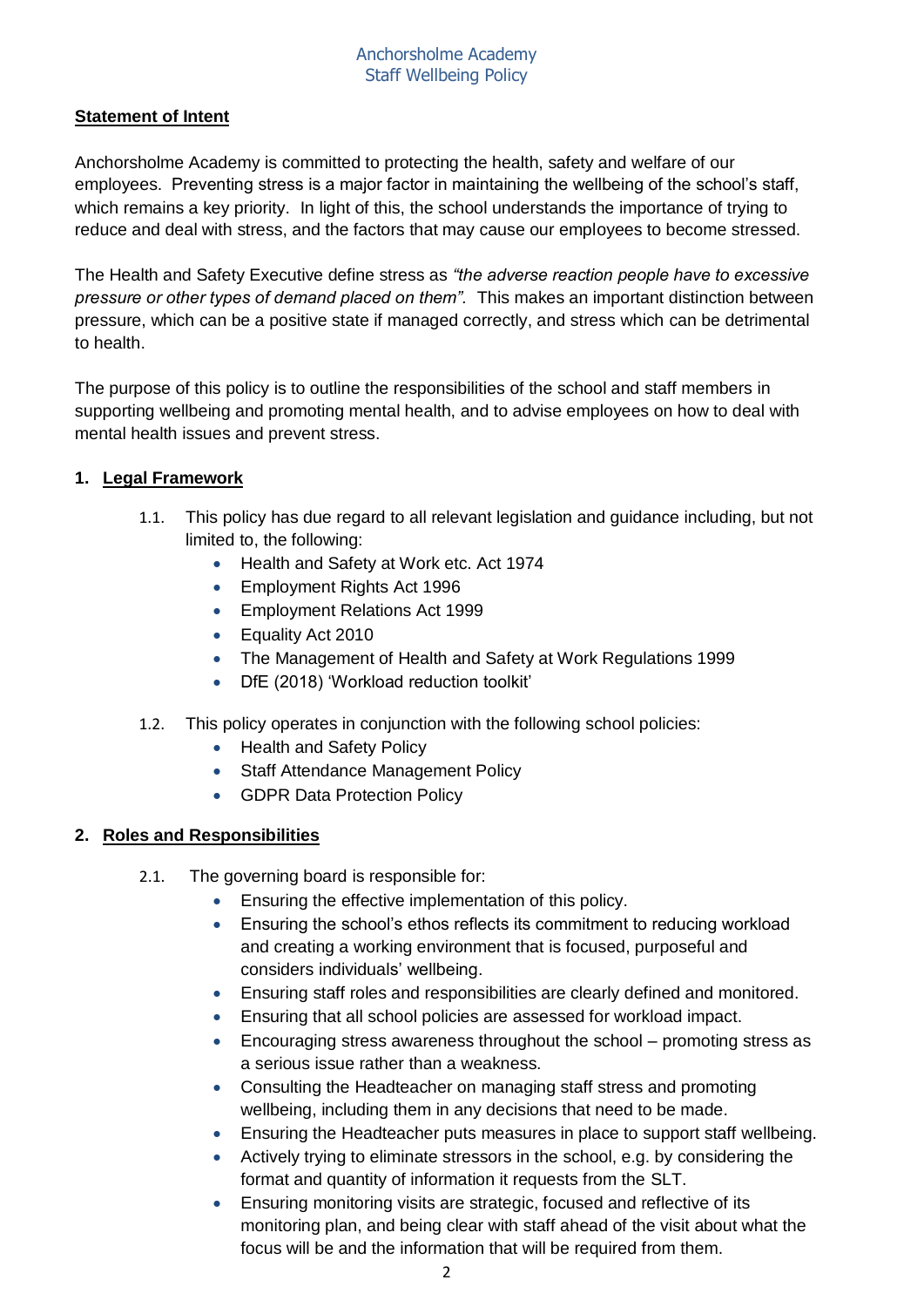- Recognising mental health issues and appointing a mental health and wellbeing governor who will oversee managing and supporting staff mental health.
- Developing an annual schedule of work and ensuring work is not duplicated between meetings of committees and the full governing board.
- 2.2. The mental health and wellbeing governor is responsible for:
	- Influencing the setting of a school vision which creates a positive wellbeing culture and is underpinned by equality values, a system of accountability, and robust policies and procedures.
	- Ensuring the school's strategic plan includes objectives linked to improving, supporting and responding to the mental health of staff.
	- Ensuring the school has appropriate policies in place that include objectives focused on meeting staff needs.
	- Ensuring there is a whole-school approach to mental health and wellbeing embedded within leadership practice, the curriculum, the school's values and ethos, and the social and physical environment.
	- Working with the Headteacher to ensure that appropriate training is put in place to support staff.
	- Reporting to the governing board on the successes and areas of improvement in planned interventions, and the resources that are in place.
- 2.3. The Headteacher is responsible for:
	- Creating a positive and supportive atmosphere throughout the school.
	- Implementing CPD which equips staff with the tools needed to effectively manage stress, where required.
	- Developing a sensitive performance management process that is linked to clear job specifications.
	- Including all staff in the school's decision-making processes, where possible.
	- Encouraging staff to take advantage of any initiatives introduced to promote wellbeing and effective working, e.g. an employee assistance programme.
	- Ensuring that all policies that affect staff wellbeing are properly adhered to and reviewed.
	- Monitoring employees' workloads and holiday entitlement, ensuring they are not overworked, and providing regular updates regarding absence to the governing board whilst maintaining staff confidentiality in line with the GDPR Data Protection Policy.
	- Attending all necessary training; keeping skills current and setting a good example for staff.
	- Regularly communicating with staff, encouraging them to be open when discussing stress.
	- Conducting and implementing the recommendations of risk assessments, considering the causes of stress.
	- Ensuring all staff have read and understood this policy.
	- Organising thorough inductions for new employees, explaining the school's policies and code of conduct.
- 2.4. The Office Manager is responsible for:
	- Helping to encourage all staff to attend events and training opportunities that promote wellbeing and health.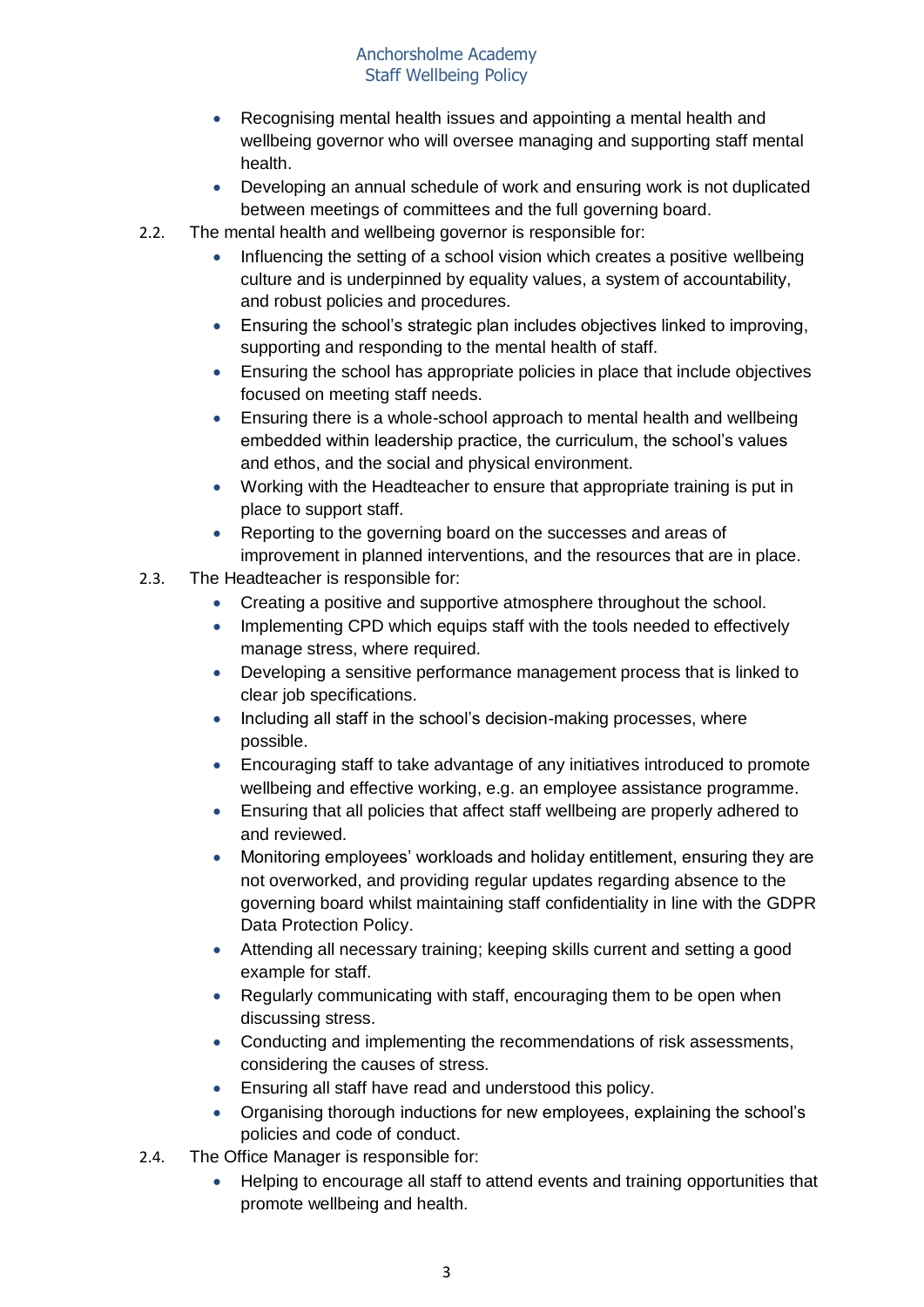- Providing information, when available, that helps staff to manage stress effectively.
- Ensuring that regular contact is maintained with members of staff who are absent for long periods of time.
- Organising thorough inductions for new employees, explaining the school's policies and code of conduct.
- Ensuring new members of staff have received all the relevant information they require, including the procedures for raising concerns about wellbeing.
- Gathering information in any cases that allow monitoring of this policy, such as, but not limited to, the following:
	- Sickness and absence data
	- Staff turnover
	- Exit interviews
	- Referrals to the counselling service
	- Referrals to other mental health services
	- Grievance cases
	- Harassment cases
- Monitoring all staff absences and reporting this information to the Headteacher when required.
- Ensuring all staff have read and understood this policy.
- 2.5. All staff members are responsible for:
	- Being able to recognise the early signs of stress or mental health issues in themselves and their colleagues.
	- Supporting co-workers if they become stressed, which may include practical assistance or emotional reassurance.
	- Maintaining a healthy work-life balance.
	- Promoting a positive, supportive atmosphere throughout the school.
	- Being open to discussing stress.
	- Reporting honestly about their wellbeing and any incidents of stress, e.g. being overworked.
	- Where possible, asking for help when they feel under pressure or stressed.
	- Attending events and training opportunities which promote wellbeing and health.
	- Not acting in a manner which endangers themselves or others.
	- Undertaking additional training and personal development opportunities.

# **3. Identifying Warning Signs**

- 3.1. The school recognises that individuals will react differently to stressful situations and become stressed by different situations and stimuli throughout their working lives. Because of this, it is important that staff understand the different factors that may cause themselves or their colleagues stress.
- 3.2. The following sources of stress can often be attributed to work:
	- Overworking or undertaking work that does not match the employee's skills and abilities
	- Fear of change and trying to cope with change, e.g. advancements in technology
	- Insufficient workload or not being able to use skills
	- Lack of job security
	- Poor relationships with colleagues and a lack of involvement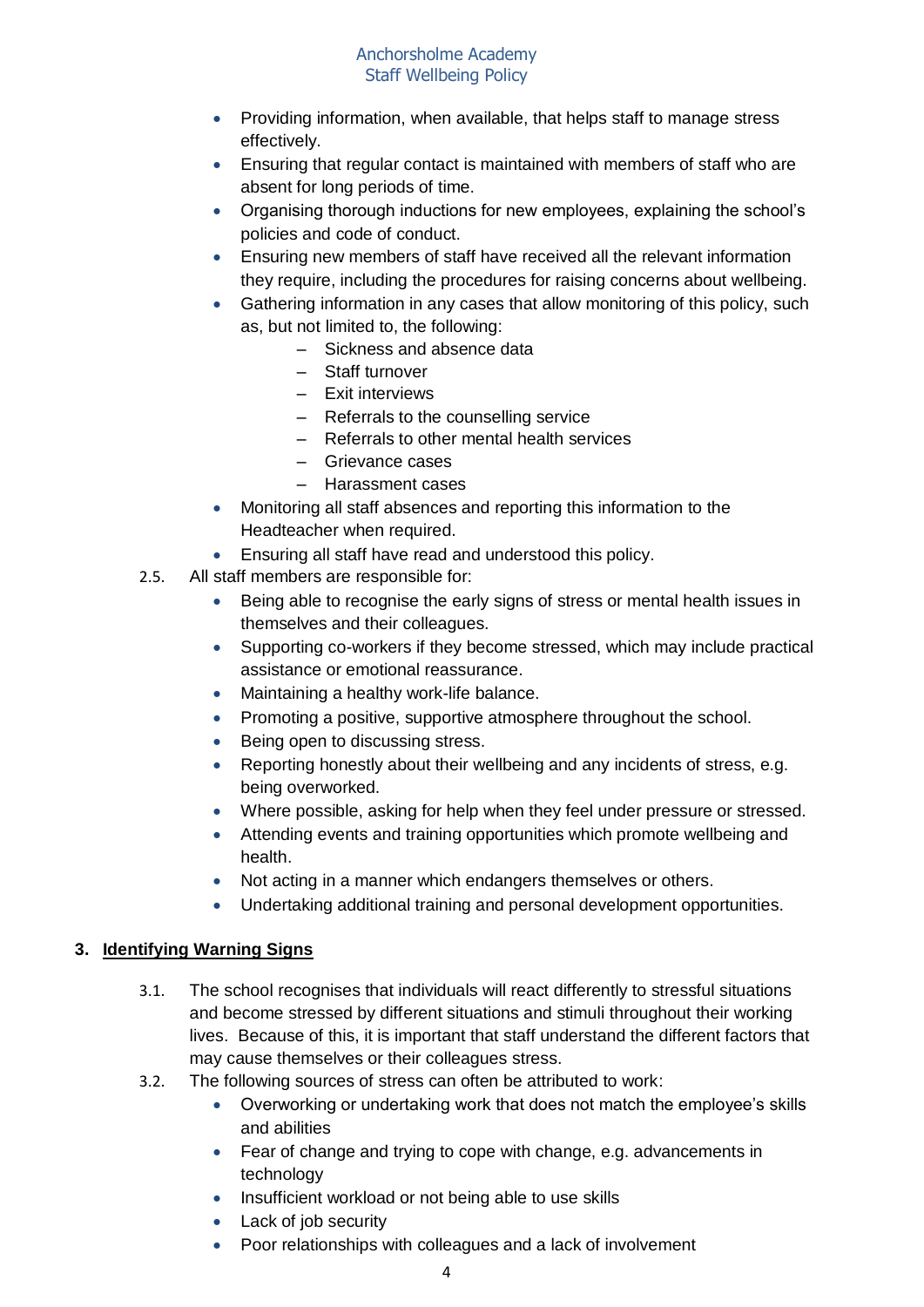- Harassment or bullying
- Crisis management
- Not having a long-term plan in place
- 3.3. The school recognises that home and personal lives can also prove stressful for staff; bereavement, separation, financial and family problems make people more vulnerable to stress at work. It is common that a combination of stress at home and work can make people particularly stressed.
- 3.4. The school will strive to identify and deal with symptoms of stress quickly in order to maintain a healthy workplace.
- 3.5. The school has a legal requirement to actively respond where any employee displays symptoms of work-related stress.
- 3.6. All members of staff will be aware of the warning signs that can indicate that a person may be having trouble managing stress.
- 3.7. All members of staff will look out for the following indicators when identifying stress in themselves or others:

# **Behavioural indicators**

- Difficulty sleeping
- Changes in eating habits
- Increased smoking or drinking
- Isolation from friends and family

#### **Physical indicators**

- Tiredness
- Indigestion and nausea
- Headaches
- Aching muscles
- Heart palpitations

#### **Mental indicators**

- Indecisiveness
- Difficulty concentrating
- Memory loss
- Feelings of inadequacy
- Low self-esteem

# **Emotional indicators**

- Anger or irritability
- Anxiety
- **•** Hypersensitivity
- Feeling drained and lethargic

#### **4. Actions to Support Staff**

- 4.1. To help manage stress, the Headteacher will:
	- Lead by example and encourage staff to be open if they feel stressed, to take timetabled breaks and to have a full life outside of work.
	- Make the most of team bonding; using INSET days to build relationships where possible, as feeling comfortable amongst colleagues will make discussing stress easier.
	- Help employees displaying signs of stress to manage their workloads.
	- Reach out to staff during difficult points in their personal lives, e.g. bereavement and supporting them when they return to work.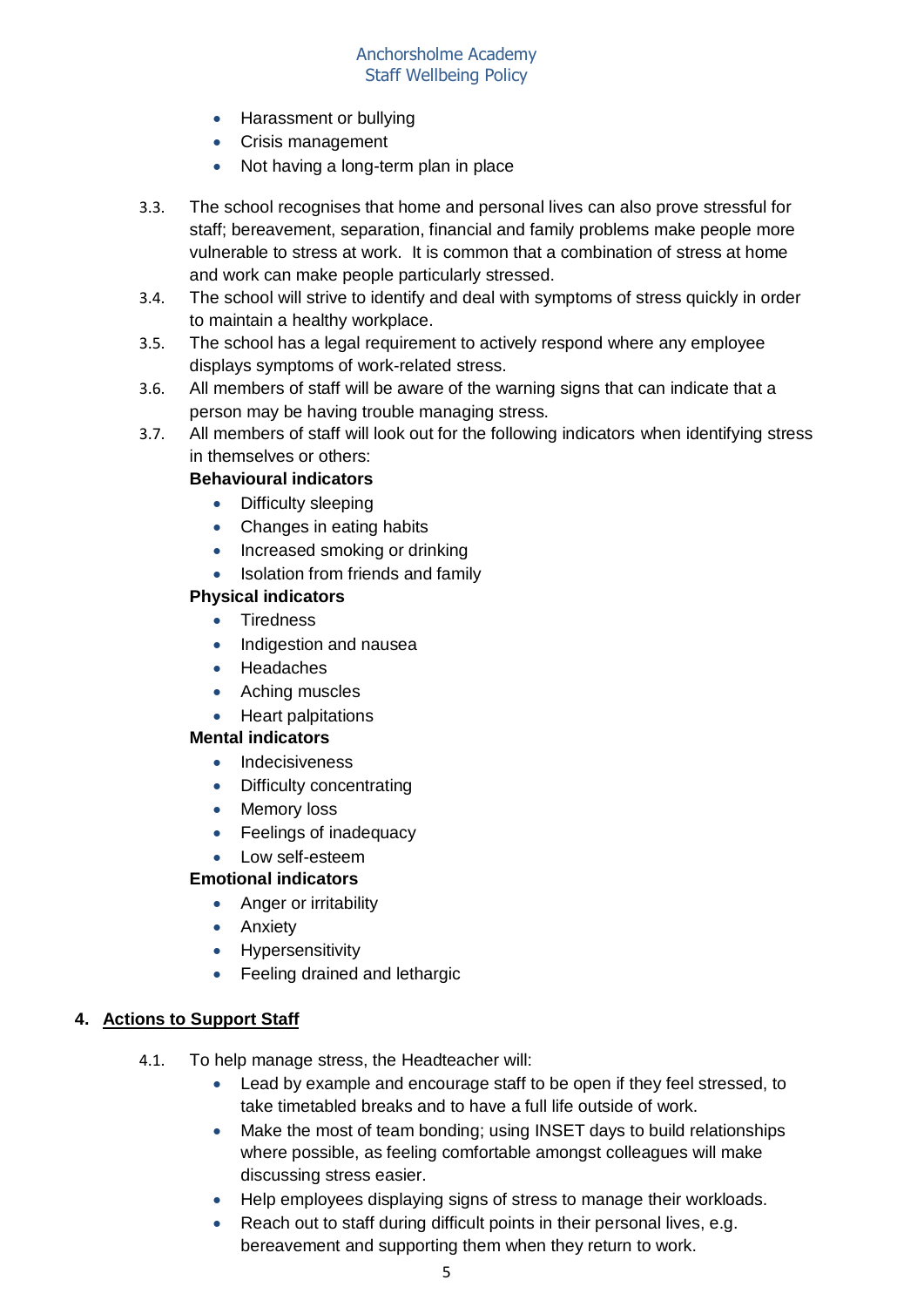- 4.2. To effectively address workload issues and support staff wellbeing, the Headteacher, working with the SLT, will take the following actions:
	- Measure staff wellbeing and identify workload issues by:
		- Commissioning [staff surveys](https://www.theschoolbus.net/article/teacher-workload-survey/6248) on a regular basis and organising structured conversations about workload with staff.
		- Drawing together a summary of outcomes from staff surveys and questionnaires.
		- Identifying which members of staff are spending too much time on certain aspects of the job.
	- Address the workload issues that have been identified, e.g. by undertaking a [data audit](https://www.theschoolbus.net/article/data-collection-audit-and-action-plan/6246) and developing an action plan.
- 4.3. The Headteacher will ensure that all changes are clearly communicated to all members of staff with as much notice as possible.
- 4.4. All new members of staff will be provided with a comprehensive induction and their duties will be made clear.
- 4.5. The school will ensure wellbeing is promoted and stress is prevented through good management practices, including the following:
	- Recruitment and selection procedures
	- Clear job descriptions and person specifications to ensure the right candidates are recruited
	- CPD opportunities to ensure all members of staff have the necessary skills and abilities to undertake the duties required
	- Promotion and reward procedures
	- Performance management procedures
	- Capability and absence management return to work procedures will ensure that individuals are supported back into work following illness
	- Suitable adaptations for disability
	- Regular surveys to better understand the areas of work that have a negative effect on staff wellbeing

# **5. Self-Management**

- 5.1. Staff can also make changes to avoid and prevent stress, as it is a problem that should be tackled and not ignored.
- 5.2. Staff should be prepared to speak to their colleagues and senior staff if they are feeling stressed in their personal lives or at work.
- 5.3. Staff are encouraged to take action to manage their own stress, these actions will include, but are not limited to, the following:
	- Keeping active as a way of releasing emotional intensity and any negative feelings; exercise will also help to clear thoughts and deal with problems more calmly.
	- Managing their workload and establishing and maintaining a healthy balance between work and life.
	- Prioritising work, leaving the least important tasks until the end of the day and concentrating on the work that will make the biggest difference.
	- Avoiding unhealthy habits, such as drinking and smoking.
	- Taking advantage of the wellbeing initiatives and support offered by the school.

# **6. Reporting Procedures**